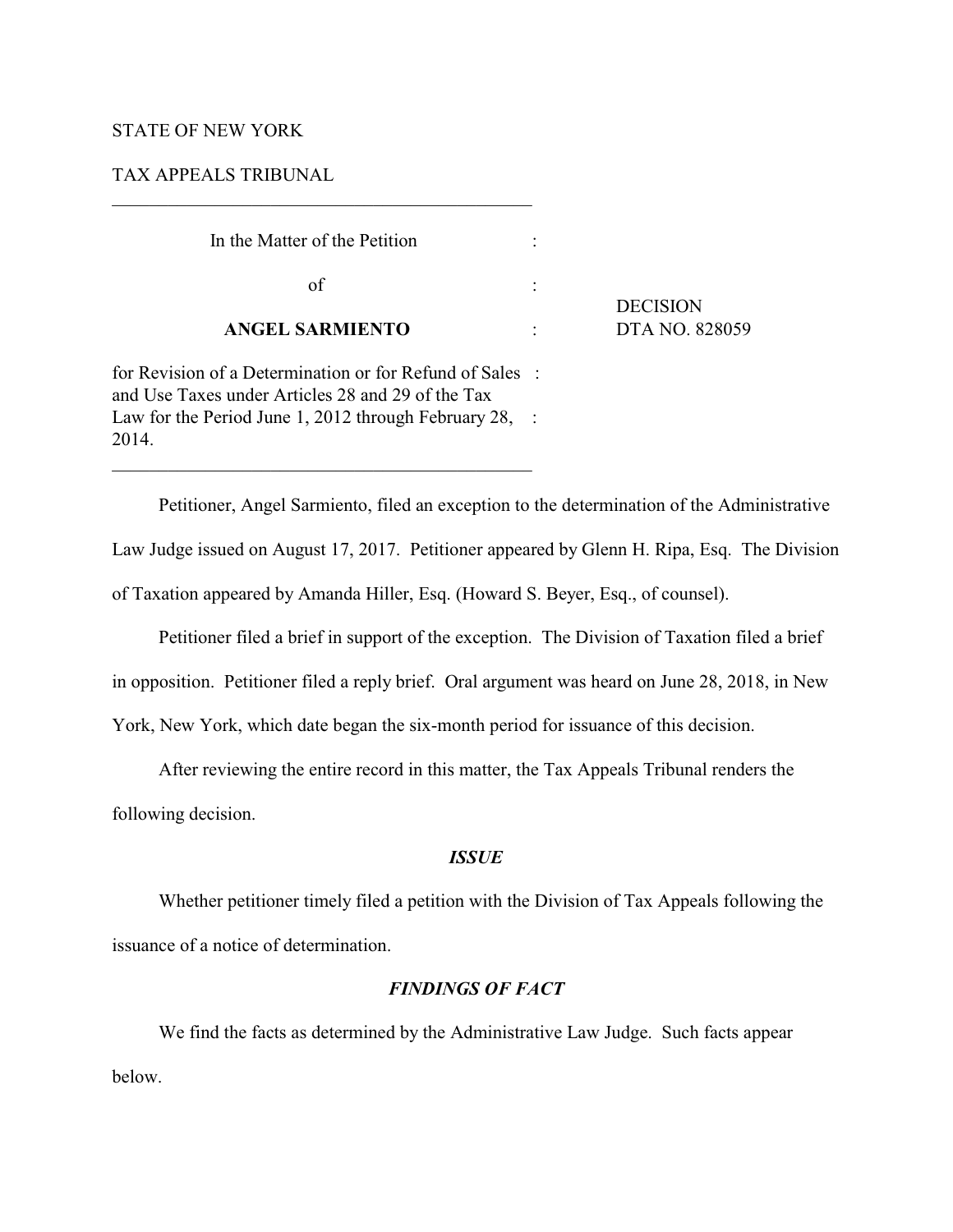1. On February 1, 2017, petitioner, Angel Sarmiento, filed a petition with the Division of Tax Appeals seeking an administrative hearing to review a notice of determination, assessment number L-043736691, which was not attached to the petition as originally filed. After correspondence with petitioner, the notice was obtained from the Division of Taxation (Division) and thereafter provided by petitioner to the Division of Tax Appeals to be associated with the petition.

2. The subject notice of determination, dated September 29, 2015, was addressed to petitioner at 3244 99<sup>th</sup> Street, Apt. 1, East Elmhurst, New York 11369-1831.

3. On March 10, 2017, the Supervising Administrative Law Judge of the Division of Tax Appeals issued to petitioner a notice of intent to dismiss petition. The notice of intent to dismiss petition indicated that the subject petition was filed in protest of a notice of determination issued to petitioner on September 29, 2015, and that the petition was not filed until February 1, 2017, or 491 days later, and was thus untimely.

4. In response to the issuance of the notice of intent to dismiss petition and to prove mailing of the notice under protest, the Division submitted the following: (i) an affidavit, dated April 19, 2017, of Mary Ellen Nagengast, a Tax Audit Administrator 1 and Director of the Division's Management Analysis and Project Services Bureau (MAPS); (ii) a "Certified Record for Presort Mail - Assessments Receivable" (CMR) postmarked September 29, 2015; (iii) an affidavit, dated April 25, 2017, of Melissa Kate Koslow, a supervisor in the Division's mail room since April 2010; (iv) an affidavit, dated April 26, 2017, of Heidi Corina, a Legal Assistant 2 in the Division's Office of Counsel, a position she has held since April 2005; (v) a copy of the September 29, 2015 notice with the associated mailing cover sheet addressed to petitioner; (vi) a copy of a warrant, bearing a docketed date of April 12, 2016, issued to petitioner "individually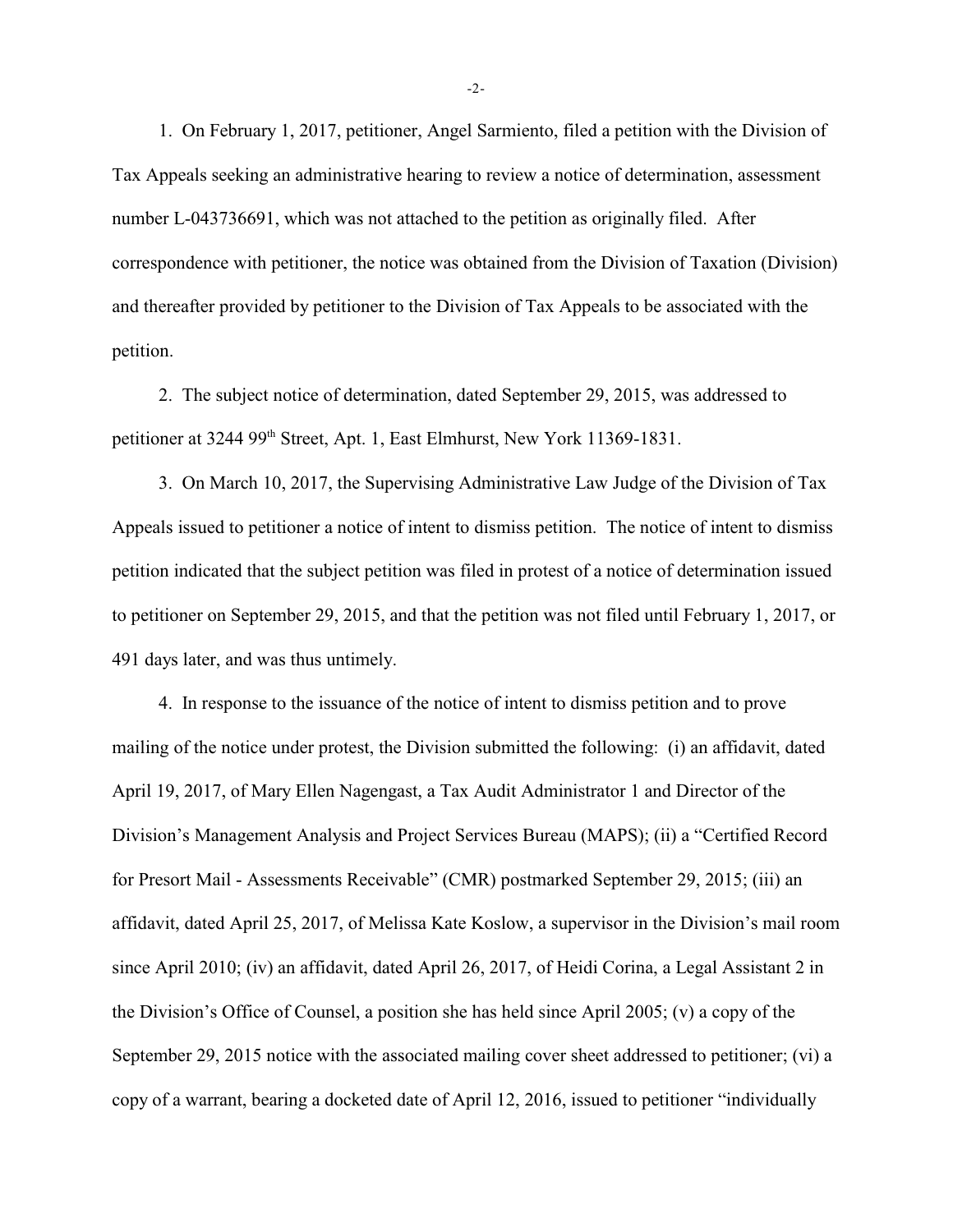and as a responsible person of Sabor Y Rumba Inc.," bearing a mailing address of 6044  $56<sup>th</sup>$  St., Apt 2R, Maspeth, New York 11378-3602, concerning assessment L-043736691 for the period ending February 28, 2014; and (vii) a copy of petitioner's electronically filed New York resident income tax return, form IT-201, for tax year 2013, dated May 9, 2014, bearing the address of 3244 99<sup>th</sup> Street, Apt. 1, East Elmhurst, New York 11369, the same address for petitioner as that listed on the subject notice.

5. The affidavit of Mary Ellen Nagengast, who has been in her current position since October 2005, sets forth the Division's general practice and procedure for processing statutory notices. Ms. Nagengast is the Director of MAPS, which is responsible for the receipt and storage of CMRs, and is familiar with the Division's Case and Resource Tracking System (CARTS) and the Division's past and present procedures as they relate to statutory notices. Statutory notices are generated from CARTS and are predated with the anticipated date of mailing. Each page of the CMR lists an initial date that is approximately 10 days in advance of the anticipated date of mailing. Following the Division's general practice, this date was manually changed on the first and last page of the CMR in the present case to the actual mailing date of "9/29." In addition, as described by Ms. Nagengast, generally all pages of the CMR are banded together when the documents are delivered into possession of the United States Postal Service (USPS) and remain

-3-

 $1$  As set forth in the Nagengast affidavit, in the upper left hand corner of Page 1 of the CMR and on each subsequent page of the CMR is the run, which signifies the date and time the CMR was produced by year, Julian day of the year and miliary time of day. The original date and time of "20152651700" was the date and time that the entire certified mail record was printed. The CMR is printed approximately 10 days in advance of the anticipated date of mailing of the statutory notices to ensure that there is sufficient lead time for the notices to be manually reviewed and processed by the Division's mail room. The run date signifies it was printed on the  $265<sup>th</sup>$  day of 2015, or September 22, 2015. Given the relationship of the run date to the handwritten date, and taking into account the postmark on each page of the CMR, it is concluded that the handwritten date of "9/29" was intended to refer to September 29, 2015.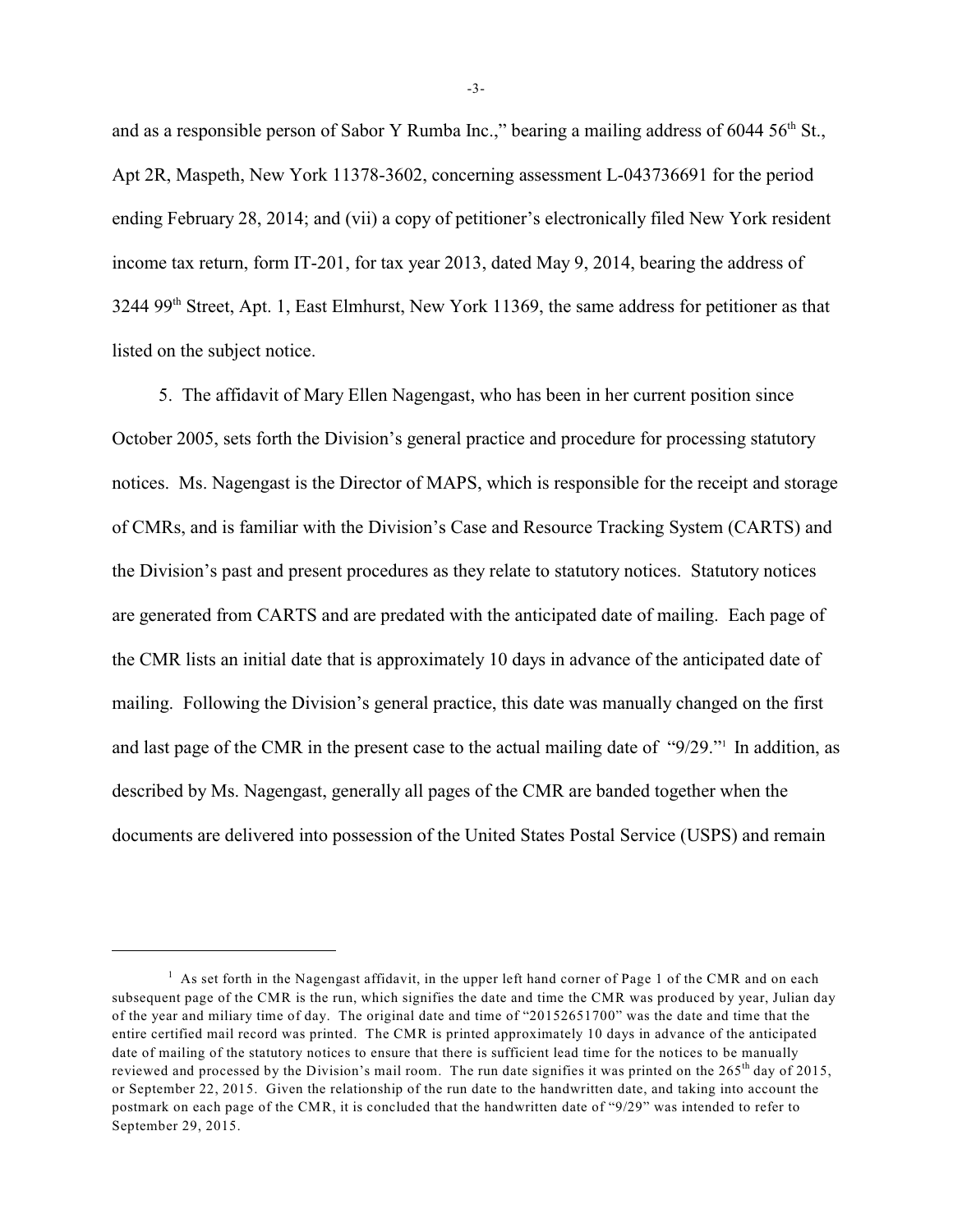so when returned to the Division, unless otherwise ordered. The page numbers of the CMR run consecutively, starting with "PAGE: 1," and are noted in the upper right corner of each page.

6. All notices are assigned a certified control number. The certified control number of each notice is listed on a separate one-page mailing cover sheet, which also bears a bar code, the mailing address and the departmental return address on the front, and taxpayer assistance information on the back. The certified control number is also listed on the CMR under the heading entitled "Certified No." The CMR lists each notice in the order the notices are generated in the batch. The assessment numbers are listed under the heading "Reference No." The names and addresses of the recipients are listed under "Name of Addressee, Street, and PO Address."

7. The CMR in the present matter consists of 473 cut sheet pages and lists 5,194 certified control numbers along with corresponding assessment numbers, names and addresses. Each page of the CMR includes 11 such entries with the exception of page 473, which contains 2 entries. Ms. Nagengast notes that the copy of the CMR that is attached to her affidavit has been redacted to preserve the confidentiality of information relating to taxpayers who are not involved in this proceeding.

8. Each notice is placed in an envelope by Division personnel and delivered into the possession of a USPS representative, who then affixes his or her initials or signature and/or a U.S. postmark to a page or pages of the CMR. In this case, a USPS representative affixed a USPS postmark to each page of the CMR dated September 29, 2015, wrote his or her initials on page 473, and wrote the number "5194" on page 473 next to the heading "Total Pieces Received at Post Office."

9. Page 292 of the CMR indicates that a notice of determination, assigned certified control number 7104 1002 9730 0589 8677 and assessment number L-043736691, was mailed to

-4-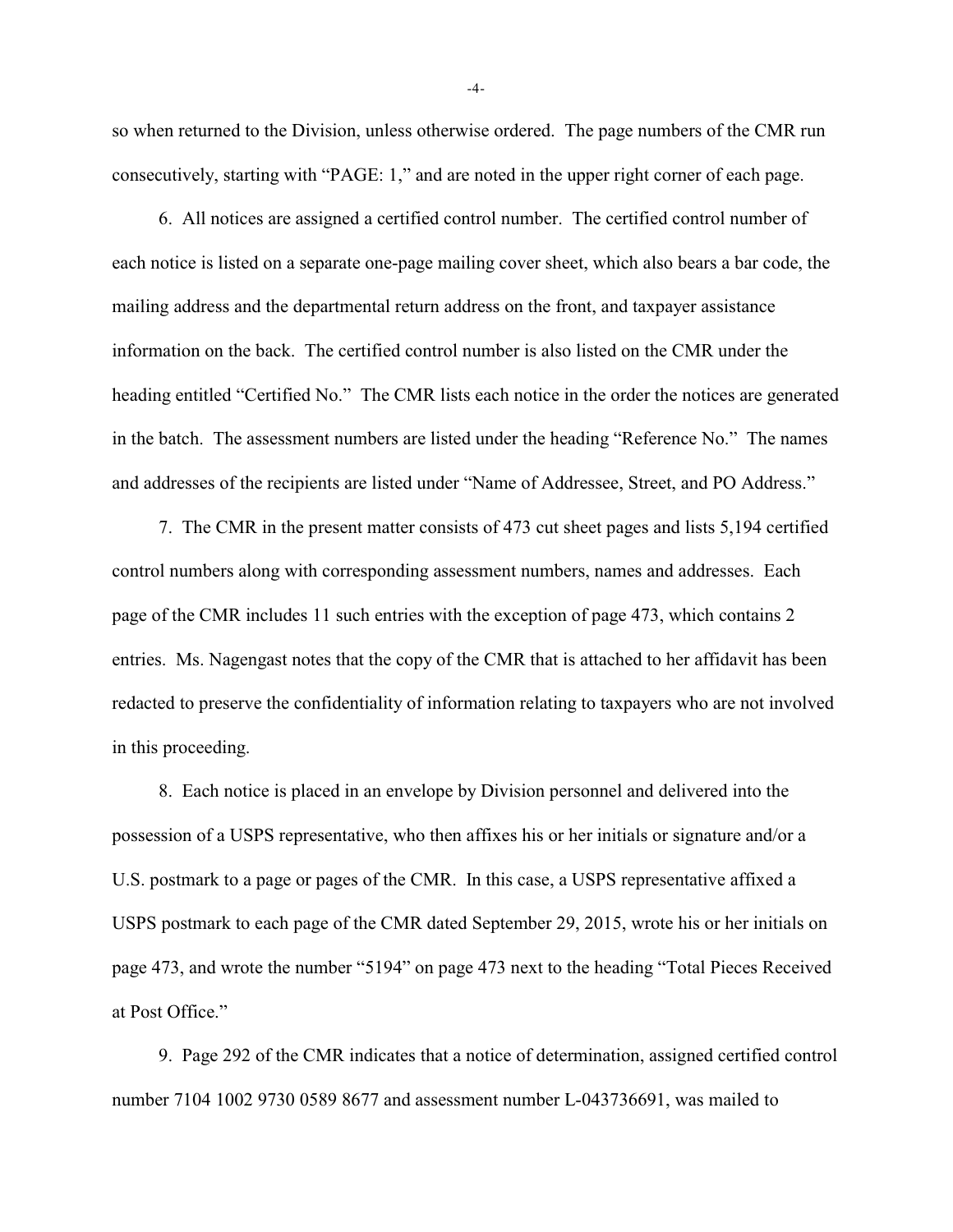petitioner at the East Elmhurst, New York, address listed on the subject notice. The corresponding mailing cover sheet bears this certified control number and petitioner's name and address as noted.

10. The affidavit of Melissa Kate Koslow describes the Division's mail room's general operations and procedures. The mail room receives the notices and places them in an "Outgoing Certified Mail" area. Ms. Koslow confirms that a mailing cover sheet precedes each notice. A staff member receives the notices and mailing cover sheets and operates a machine that puts each notice and mailing cover sheet into a windowed envelope. Staff members then weigh, seal and place postage on each envelope. The first and last pieces of mail are checked against the information on the CMR. A clerk then performs a random review of up to 30 pieces listed on the CMR by checking those envelopes against the information contained on the CMR. A staff member then delivers the envelopes and the CMR to one of the various USPS branches located in the Albany, New York, area. A USPS employee affixes a postmark and also places his or her initials or signature on the CMR, indicating receipt by the post office. Here, as noted, the USPS employee affixed a postmark dated September 29, 2015, on each page of the CMR, and initialed the last page of the CMR. The mailroom further requests that the USPS either circle the total number of pieces received or indicate the total number of pieces received by writing the number on the CMR. Here, the USPS employee complied with this request by writing the number "5194" on the last page next to the heading "Total Pieces Received at Post Office."

11. Based upon her review of the affidavit of Ms. Nagengast and the exhibits attached thereto, including the CMR, and her personal knowledge of the procedures of the mail room, Ms. Koslow stated that on September 29, 2015, an employee of the mail room delivered one piece of certified mail addressed to petitioner, "SARMIENTO-ANGEL, 3244 99<sup>TH</sup> ST. APT 1, EAST

-5-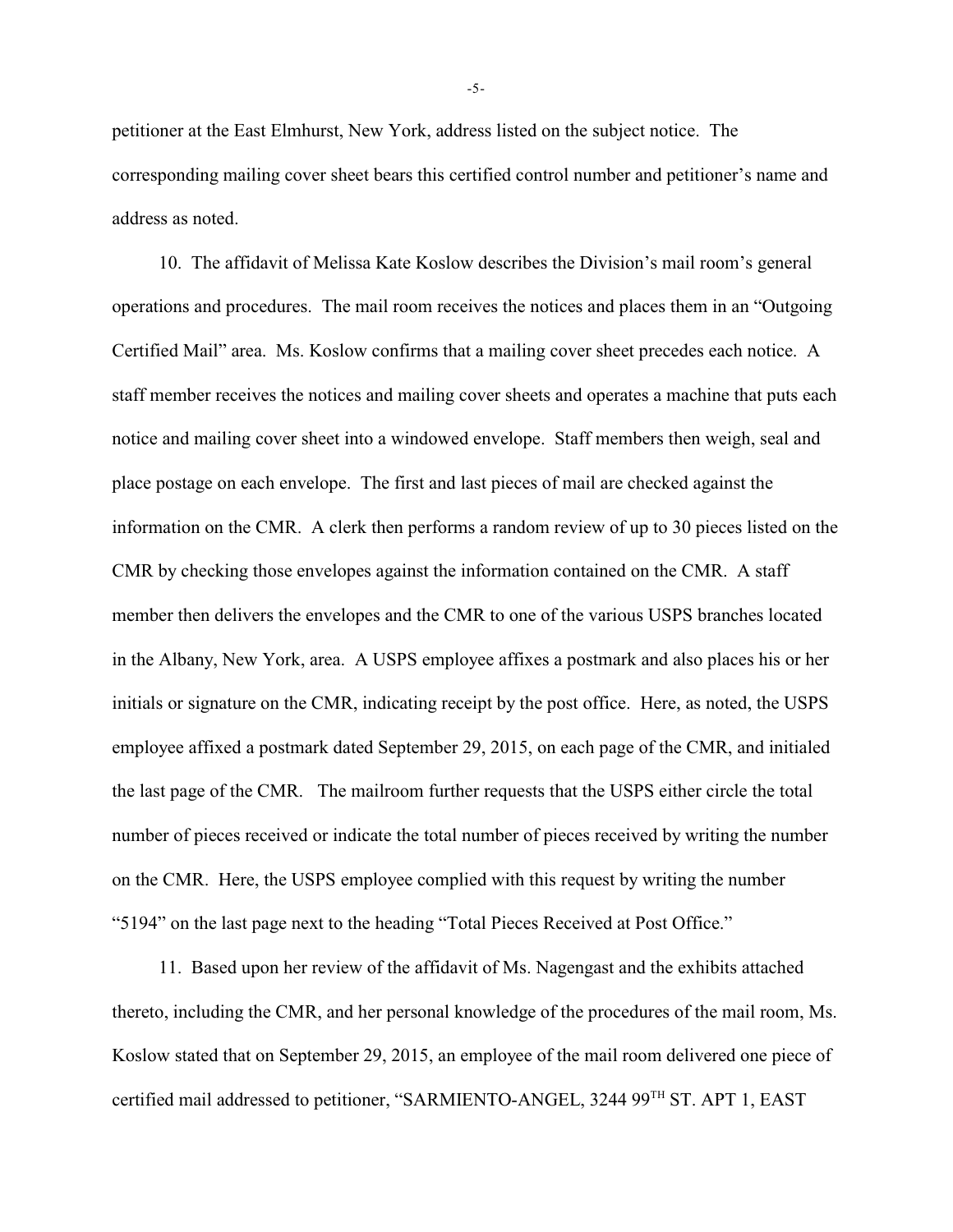ELMHURST, NY 11369-1821," to a branch of the USPS in Albany, New York, in a sealed postpaid windowed envelope for delivery by certified mail. Ms. Koslow attested that the procedures described in her affidavit were the regular procedures followed by mail room staff in the ordinary course of business when handling items to be sent by certified mail, and that these procedures were followed in mailing the pieces of certified mail to petitioner on September 29, 2015.

12. As noted, Heidi Corina is a Legal Assistant 2 in the Division's Office of Counsel. As part of her duties, Ms. Corina prepares USPS form 3811-A, or makes a request of the Division's mail room staff that the form be prepared. Form 3811-A is used by the mailer to request return receipts after mailing. A form 3811-A is sent to the post office for mail delivered on or after July 24, 2000. The USPS will provide whatever information it has concerning delivery when delivery can be confirmed.

13. Attached to Ms. Corina's affidavit is a copy of the form 3811-A that was requested for petitioner regarding the notice mailed on September 29, 2015. This form requests information regarding a piece of mail bearing article number 7104 1002 9730 0589 8677<sup>2</sup> and addressed to petitioner at 3244 99<sup>th</sup> St., Apt. 1, East Elmhurst, NY 11369-1831. Also attached to Ms. Corina's affidavit is the USPS's response to the Form 3811-A request, a letter on USPS letterhead dated March 27, 2017. The letter refers to the certified mail number item and states in part: "The delivery record shows that this item was delivered on October 1, 2015 at 3:04 pm in EAST ELMHURST, NY 11369." The letter contains a scanned image of the signature of the recipient,

-6-

 $2$  This is the same number as the certified number on the CMR corresponding with the mailing of the notice of determination to petitioner on September 29, 2015.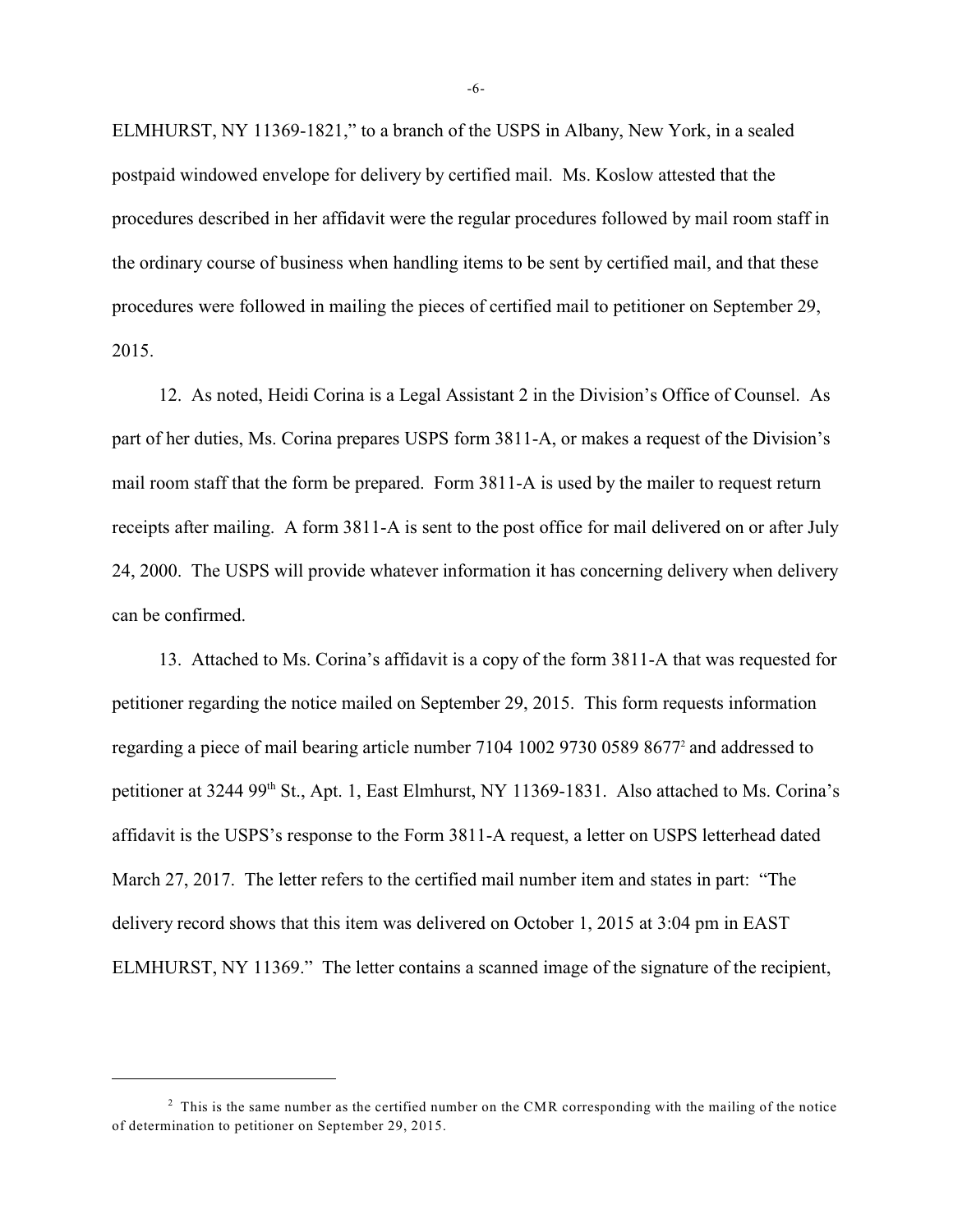which is not legible, and a scanned image of the address of the recipient, which Ms. Corina identifies as a part of petitioner's East Elmhurst address, i.e., "3244 99."

14. According to the Division's records, petitioner's 2013 income tax return was filed on June 3, 2014, and was the last return filed by petitioner prior to the issuance of the notice in issue. The Division's records do not reflect the filing of an income tax return by petitioner for tax year 2014. Petitioner has not offered any evidence to the contrary.

### *THE DETERMINATION OF THE ADMINISTRATIVE LAW JUDGE*

The Administrative Law Judge first observed that, as the present matter originated with a notice of intent to dismiss petition, the standard of review is the same as that of a summary determination motion. The Administrative Law Judge noted that such a motion may be granted where no disputed material issue of fact exists.

Next, the Administrative Law Judge reviewed well established statutory and case law relevant to the timeliness of protests of notices of determination. The Administrative Law Judge found that the Division bears the burden of establishing that it properly issued the notice by mailing the document to the taxpayer's last known address using certified or registered mail. According to the Administrative Law Judge, the Division must establish its standard mailing procedure and that its procedure was followed in this specific case in order to meet this burden.

The Administrative Law Judge concluded that the Division met these evidentiary standards and established that the subject notice of determination was properly mailed to petitioner on September 29, 2015. Specifically, the Administrative Law Judge found that the Nagengast and Koslow affidavits and the CMR establish both the Division's general mailing procedure and that such procedure was followed in the present case. The Administrative Law Judge also concluded that the Corina affidavit establishes that the notice was delivered as addressed.

-7-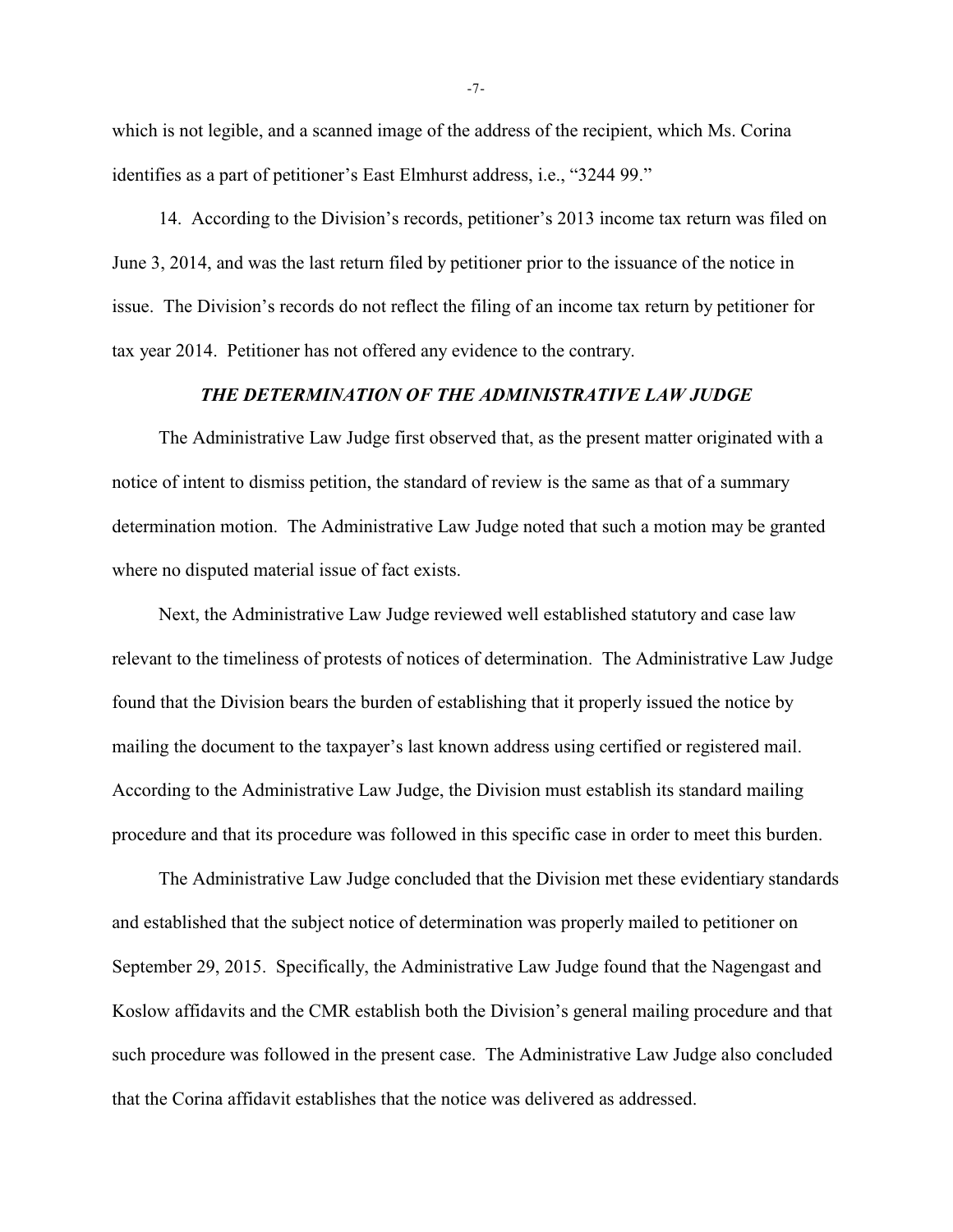The Administrative Law Judge rejected petitioner's argument that the Division failed to use petitioner's last known address in mailing the subject notice. Instead, the Administrative Law Judge found that the Division met the last known address requirement by using the address listed on petitioner's 2013 personal income tax return, which was the last return filed by petitioner as of the date of the notice.

The Administrative Law Judge thus concluded that, as the petition herein was late-filed, the Division of Tax Appeals lacks jurisdiction in this matter. Accordingly, the Administrative Law Judge dismissed the petition.

#### *ARGUMENTS ON EXCEPTION*

Petitioner continues to argue that the Division failed to mail the subject notice to his last known address as required and that, accordingly, his petition should be deemed timely and a hearing on the merits granted. Specifically, petitioner contends that the Division knew or should have known that his address at the time that the notice of determination was issued was the Maspath, New York address listed on the warrant. In support of this contention, petitioner submitted documents with his exception that were not part of the record before the Administrative Law Judge. Such documents include a copy of a 2013 form W-2 issued to petitioner as an employee of Sabor Y Rumba, Inc., an unsigned copy of Sabor Y Rumba, Inc.'s 2012 New York S corporation franchise tax return, a copy of petitioner's New York State driver's license, and an affidavit of petitioner, dated October 10, 2017.

It is the Division's position that the Administrative Law Judge correctly determined that the Division demonstrated proper mailing of the relevant statutory notice to petitioner's last known address. The Division asserts that its use of petitioner's address as indicated on his 2013 personal income tax return satisfies the last known address requirement. The Division opposes the receipt of the evidentiary documents offered by petitioner on exception.

-8-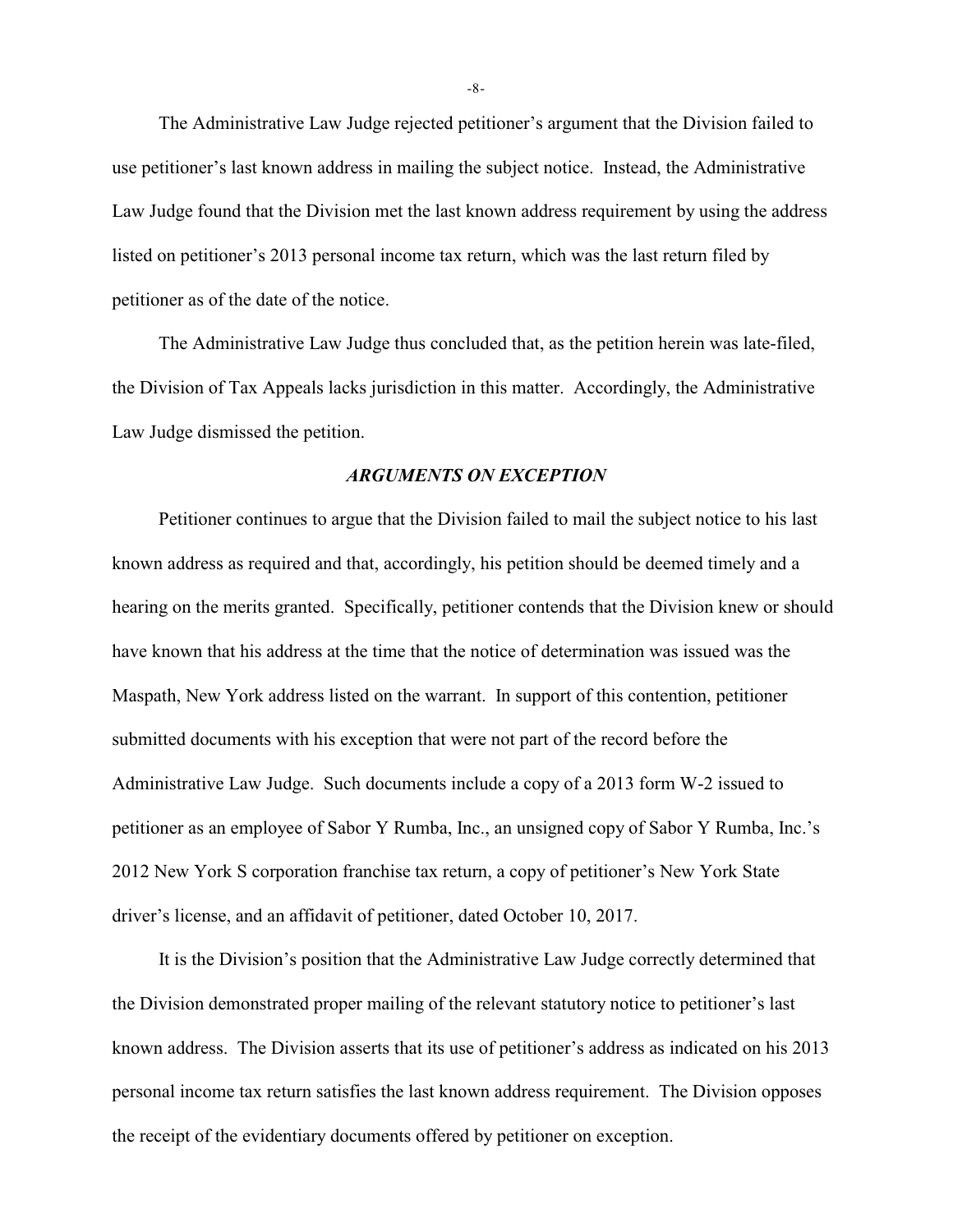#### *OPINION*

The Administrative Law Judge's dismissal of petitioner's protest of the notice of determination at issue was made following the Supervising Administrative Law Judge's issuance of a notice of intent to dismiss petition pursuant to section 3000.9 (a) (4) of the Tax Appeals Tribunal Rules of Practice and Procedure (20 NYCRR 3000.9 [a] [4]). The standard of review for a notice of intent to dismiss is the same as that for a summary determination motion (*Matter of Victory Bagel Time, Inc.*, Tax Appeals Tribunal, September 13, 2012). That is, such a motion "shall be granted if, upon all the papers and proof submitted, the administrative law judge finds that it has been established sufficiently that no material and triable issue of fact is presented" (20 NYCRR 3000.9 [b] [1]).

"The proponent of a summary judgment [or determination] motion must make a prima facie showing of entitlement to judgment as a matter of law, tendering sufficient evidence to eliminate any material issues of fact from the case (citations omitted)" (*Winegrad v New York Univ. Med. Ctr.*, 64 NY2d 851, 853 [1985]). In contrast, the opponent of such a motion "must... . produce 'evidentiary proof in admissible form sufficient to require a trial of material questions of fact on which he rests his claim,' and 'mere conclusions, expressions of hope or unsubstantiated allegations or assertions are insufficient'" (*Whelan v GTE Sylvania*, 182 AD2d 446, 449 [1992] *citing Zuckerman v City of New York*, 49 NY2d 557, 562 [1980]).

With exceptions not relevant here, there is a 90-day statutory time limit for filing a petition following the issuance of a notice of determination (Tax Law  $\S 1138$  [a] [1]). There is a similar 90-day time limit to file a request for conciliation conference with the Bureau of Conciliation and Mediation Services if the taxpayer so chooses (Tax Law § 170 [3-a] [a]). A notice of determination is binding upon a taxpayer unless he or she files a timely petition or a timely request for conciliation conference (Tax Law § 1138 [a] [1]). The Division of Tax Appeals and

-9-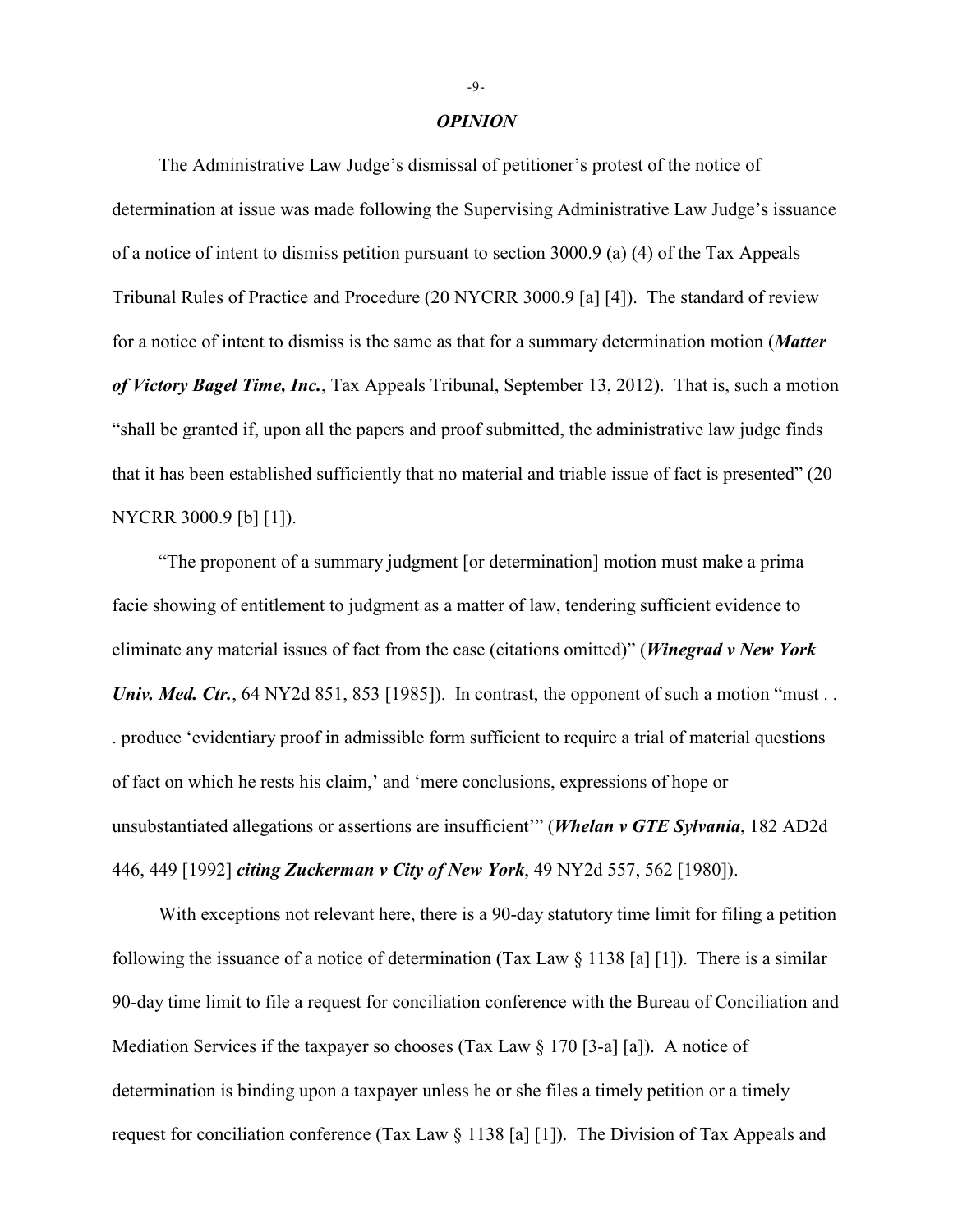this Tribunal lack jurisdiction to consider the merits of a late-filed protest (*see Matter of Lukacs*, Tax Appeals Tribunal, November 8, 2007; Tax Law § 2006 [4]).

Where, as here, the timeliness of a taxpayer's petition is in question, the initial inquiry is whether the Division has met its burden of demonstrating the date and fact of mailing of the relevant statutory notice, by certified or registered mail, to the taxpayer's last known address (*see Matter of Katz*, Tax Appeals Tribunal, November 14, 1991). This means that the Division must show proof of a standard mailing procedure and proof that such procedure was followed in the particular instance in question (*see Matter of New York City Billionaires Constr. Corp.*, Tax Appeals Tribunal, October 20, 2011). The Division may meet this burden by "producing affidavits from individuals with the requisite knowledge of mailing procedures and a properly completed CMR (citations omitted)" (*Matter of Balan*, Tax Appeals Tribunal, October 27, 2016).

We agree with the Administrative Law Judge's conclusion that the Division has introduced adequate proof of its standard mailing procedures through the affidavits of Ms. Nagengast and Ms. Koslow, Division employees involved in and possessing knowledge of the process.

We also agree with the Administrative Law Judge's conclusion that the CMR relevant to this matter was properly completed. As noted, petitioner's name and address, and corresponding certified control and assessment numbers are included thereon. Additionally, the CMR bears USPS postmarks dated September 29, 2015 on each page thereof. A USPS employee hand wrote the total number of pieces received and initialed the last page of the CMR to indicate receipt by the post office of all pieces of mail listed thereon in accordance with the Division's standard mailing procedure. As so completed, the CMR is highly probative evidence of the fact and date of mailing (*see Matter of Modica*, Tax Appeals Tribunal, October 1, 2015).

-10-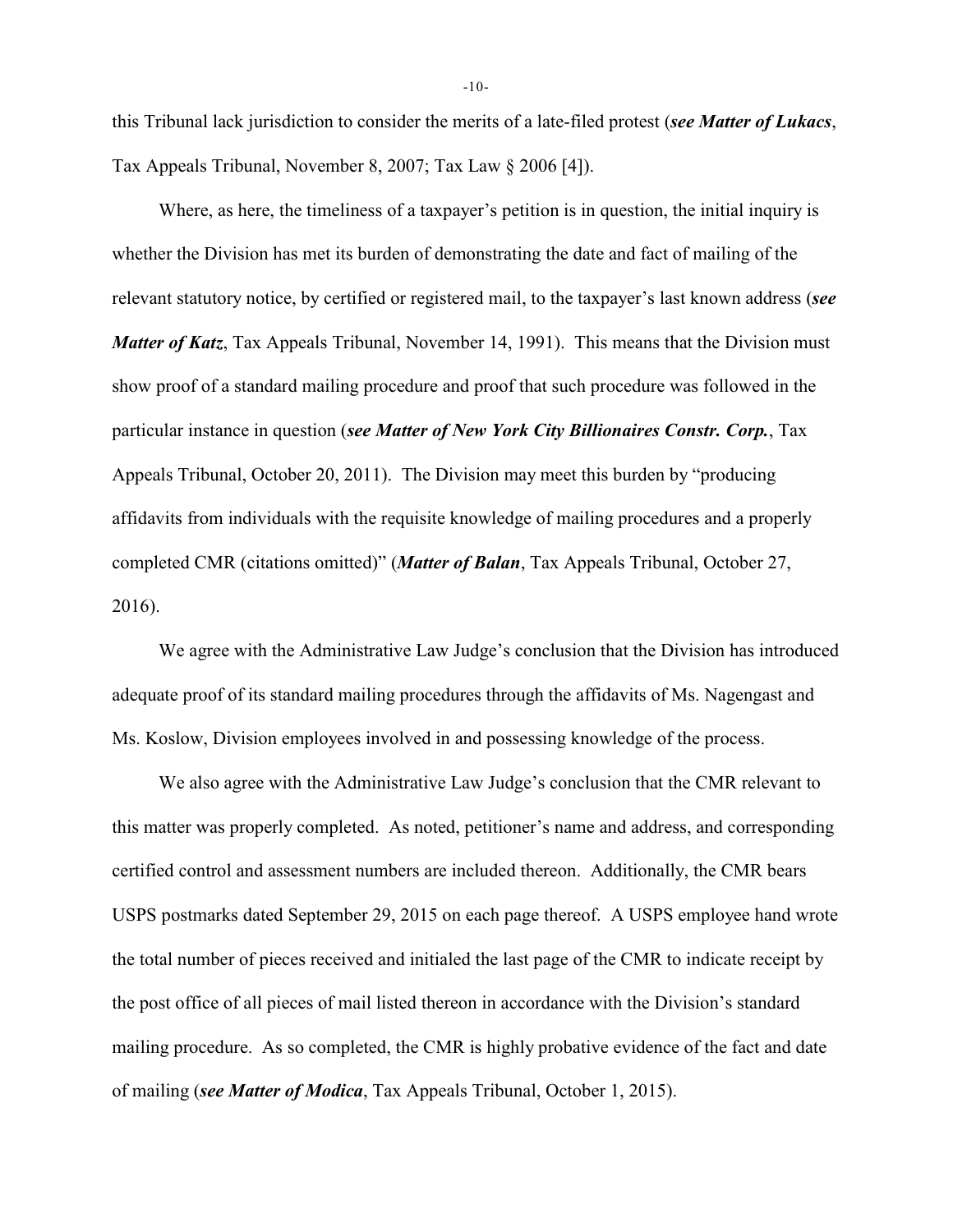We thus agree with the Administrative Law Judge's conclusion that the Division has met its burden to show that the notice of determination at issue was mailed as addressed to petitioner on the date claimed.

Regarding the question of petitioner's last known address, Tax Law § 1138 (a) (1) requires that a notice of determination "shall be mailed by certified or registered mail to the person or persons liable for the collection or payment of the tax at his last known address in or out of this state." Tax Law § 1147 (a) (1) effectively defines "last known address" by providing that a notice of determination shall be mailed by certified or registered mail to the person for whom it is intended "at the address given in the last return filed by him pursuant to the provisions of [article 28] or in any application made by him or, *if no return has been filed or application made, then to such address as may be obtainable*" (emphasis added). In the absence of any such article 28 return or application, we have held that the mailing of a notice of determination to an individual at the address given in the last New York personal income tax return filed under article 22 by that individual at the time of such mailing fulfills the Division's "last known address" obligation pursuant to Tax Law §§ 1138 (a) (1) and 1147 (a) (1) (*see Matter of Manthas*, Tax Appeals Tribunal, June 1, 2017; *Matter Garitta*, Tax Appeals Tribunal, February 21, 2017; *Matter of Toomer*, Tax Appeals Tribunal, August 14, 2003).

Here, the notice of determination was mailed to petitioner by certified mail on September 29, 2015 at the East Elmhurst address set forth on his 2013 resident income tax return, which had been filed on June 3, 2014. The Division avers that, according to its records, this was the address reported by petitioner on the last New York income tax return filed by him prior to the issuance of the notice (*see* finding of fact 14). Petitioner has not contested the accuracy of this assertion.3

-11-

 $3$  Indeed, at oral argument petitioner conceded that he did not file a 2014 return.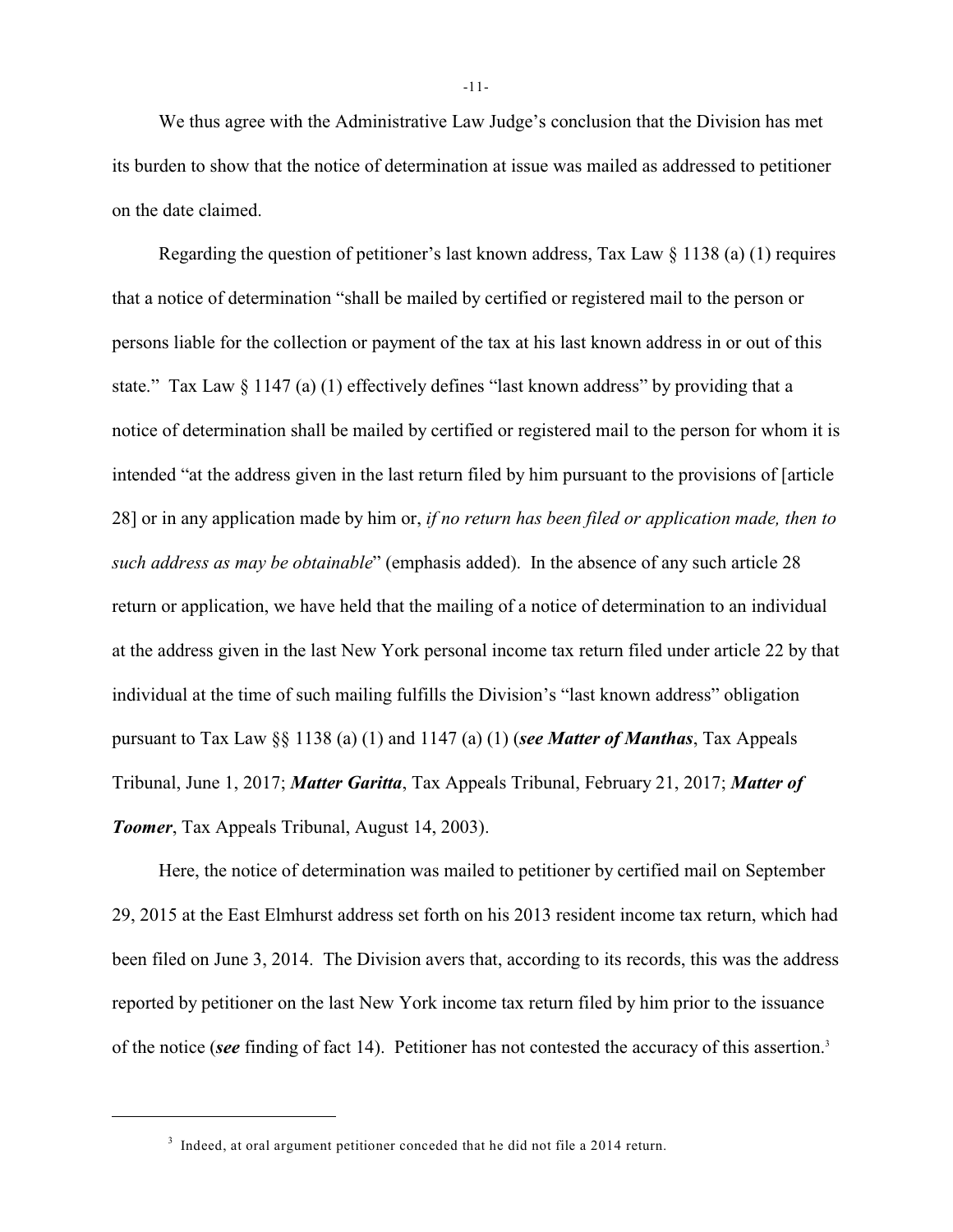Furthermore, the record contains no evidence indicating that petitioner gave the Division "clear and concise notification" of a change of address prior to the mailing of the notice of determination (*Matter of Manthas* citing *Alta Sierra Vista, Inc. v Commissioner of Internal Revenue*, 62 TC 367, 374 [1974], *affd* 538 F2d 334 [9th Cir. 1976]). The Division has thus made a prima facie showing that the notice of determination was properly addressed to petitioner in accordance with Tax Law  $\S$ § 1138 (a) (1) and 1147 (a) (1).

Petitioner contends that the warrant, docketed on April 12, 2016 and bearing the Maspeth, New York address raises the material issue of whether the Division knew or should have known that petitioner no longer resided at the East Elmhurst address at the time the notice was issued. We disagree. As the Administrative Law Judge noted, the warrant was docketed more than six months after the September 29, 2015 mailing of the notice of determination and is thus of little probative value regarding petitioner's last known address as of the date of such mailing.

Tax Law § 1147 (a) (1) also provides that the proper mailing of a notice of determination "shall be presumptive evidence of the receipt of the same by the person to whom addressed." Receipt is thus "a part of the procedural equation [in sales tax cases] and by characterizing mailing as only 'presumptive evidence' establishes the taxpayer's right to rebut the presumption" (*Matter of Ruggerite, Inc. v State Tax Commn., Dept. of Taxation & Fin. of State of N.Y.*, 64 NY2d 688, 690 [1984]).

As discussed, the Division has submitted sufficient proof to show that the subject notice of determination was properly mailed to petitioner pursuant to Tax Law  $\S$  1138 (a) (1) on September 29, 2015. The Division also showed that the notice was delivered to the East Elmhurst address on October 1, 2015 (*see* finding of fact 13). Petitioner's denial of receipt is legally insufficient to rebut the presumption of receipt (*Matter of T. J. Gulf v New York State Tax Commn*., 124 AD2d 314, 315 [3d Dept 1986] [a successful rebuttal "must consist of more

-12-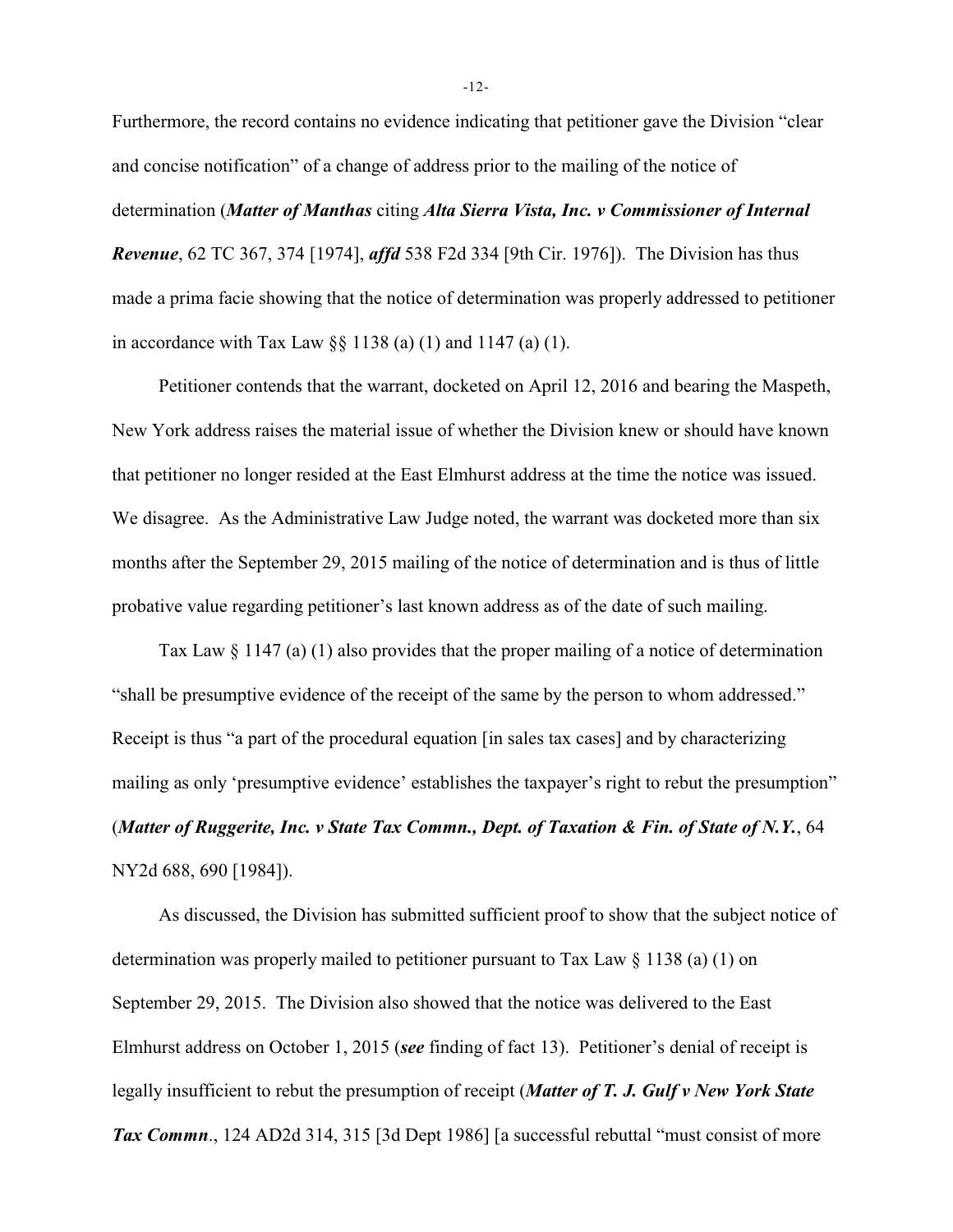than a mere denial of receipt"]). As to the warrant, given the six-month span between the date of the notice and the date of the warrant, this document's lack of probative value also extends to the question of receipt.

As noted, petitioner also submitted documents with his exception that were not part of the record before the Administrative Law Judge. Our position on the submission of evidence on exception may be summarized as follows:

"'We have held that a fair and efficient hearing process must be defined and final, and that the acceptance of evidence after the record is closed is not conducive to that end and does not provide an opportunity for the adversary to question the evidence on the record [citations omitted]' (*Matter of Ippolito*, Tax Appeals Tribunal, August 23, 2012, *confirmed* 116 AD3d 1176 [3d Dept 2014]). Accordingly, we reaffirm our longstanding policy against considering evidence that was not made part of the record below (*see Matter of Schoonover*, Tax Appeals Tribunal, August 15, 1991)" (*Matter of Shi Ying Tan*, Tax Appeals Tribunal, October 16, 2014; *see also Matter of Spiezio v Commissioner of Taxation and Fin. of State of N.Y.*, 165 AD3d 1502 [3d Dept 2018] [The Tribunal properly declined to consider evidence submitted for the first time on exception]).

We thus do not accept into the record the documents submitted by petitioner on exception

and have not considered such documents in the rendering of this decision.

Pursuant to the foregoing discussion, we find that the Division properly issued the subject

notice of determination to petitioner at his last known address on September 29, 2015.

Petitioner's petition in protest of the notice, filed on February 1, 2017, was thus untimely (Tax

Law § 1138 [a] [1]). As noted previously, the Division of Tax Appeals lacks jurisdiction to

consider the merits of an untimely protest.

Accordingly, it is ORDERED, ADJUDGED and DECREED that:

1. The exception of Angel Sarmiento is denied;

- 2. The determination of the Administrative Law Judge is affirmed; and
- 3. The petition of Angel Sarmiento is dismissed.